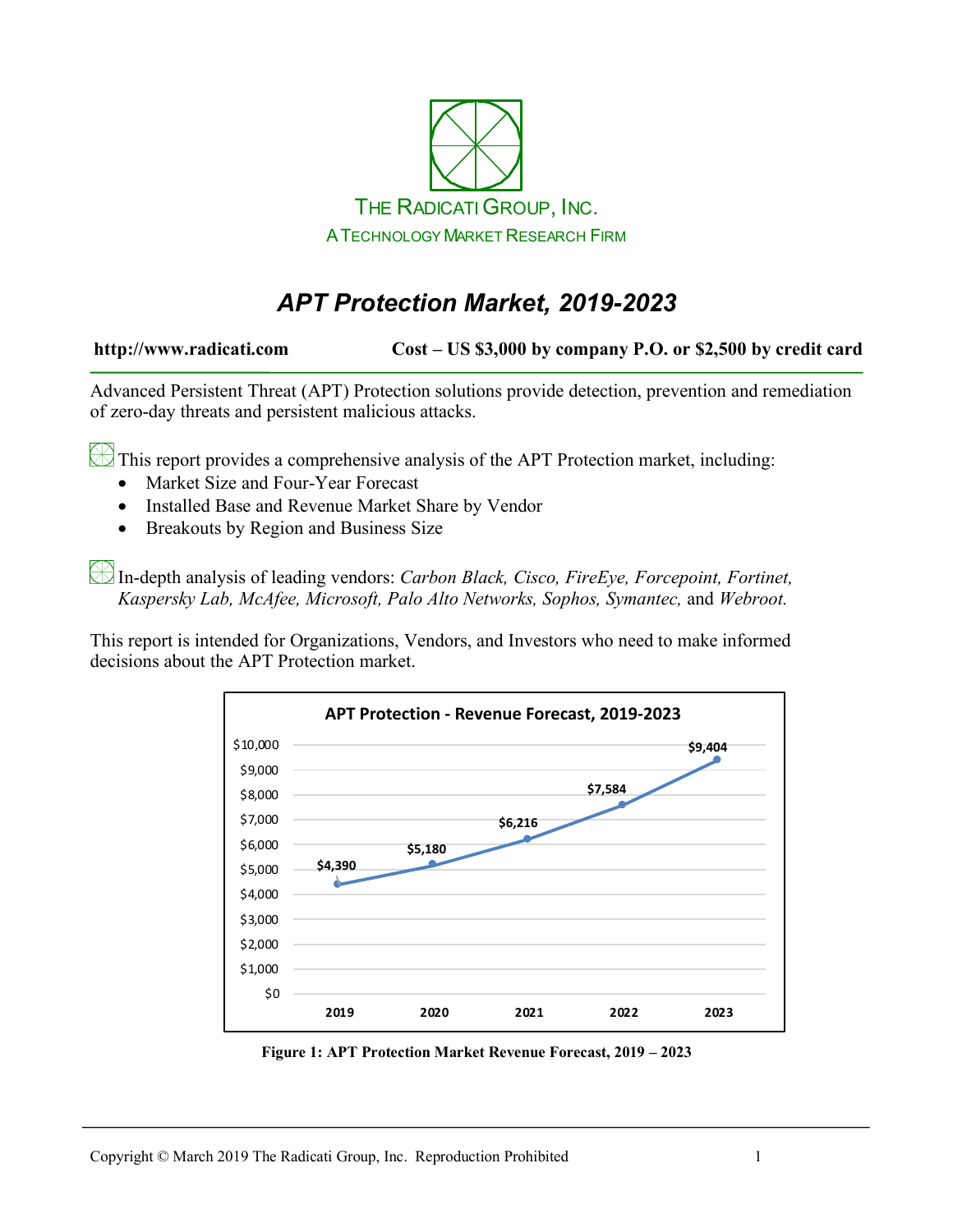# **TABLE OF CONTENTS**

| <b>SCOPE.</b> |  |
|---------------|--|
|               |  |
|               |  |
|               |  |
|               |  |
|               |  |
|               |  |
|               |  |
|               |  |
|               |  |
|               |  |
|               |  |
|               |  |
|               |  |
|               |  |
|               |  |
|               |  |
|               |  |
|               |  |
|               |  |
|               |  |
|               |  |
|               |  |
|               |  |
|               |  |
|               |  |
|               |  |
|               |  |
|               |  |
|               |  |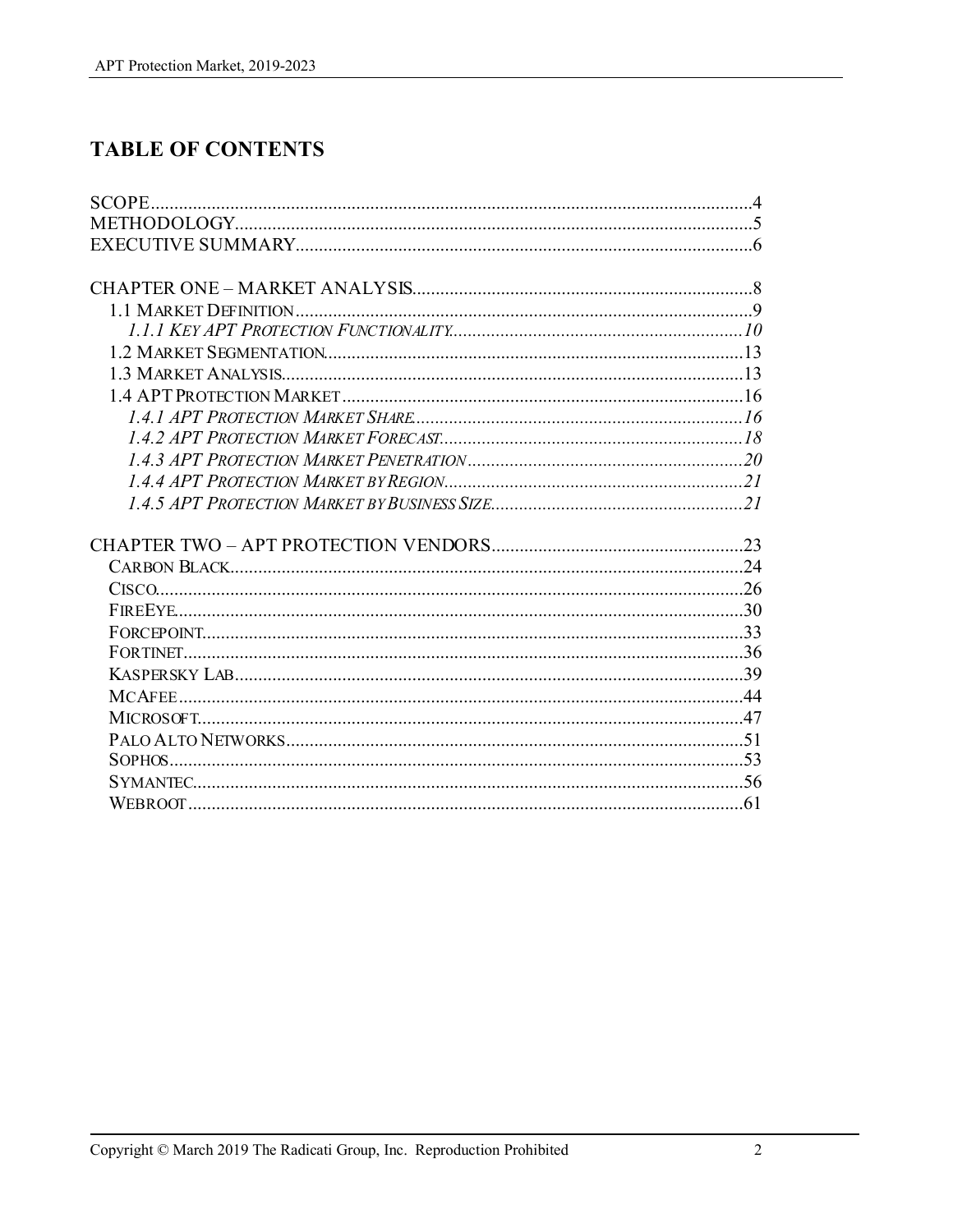## **LIST OF FIGURES**

| <i>Figure 6: APT Protection Revenue by Business Size, 2019 &amp; 202322</i> |  |
|-----------------------------------------------------------------------------|--|

### **LIST OF TABLES**